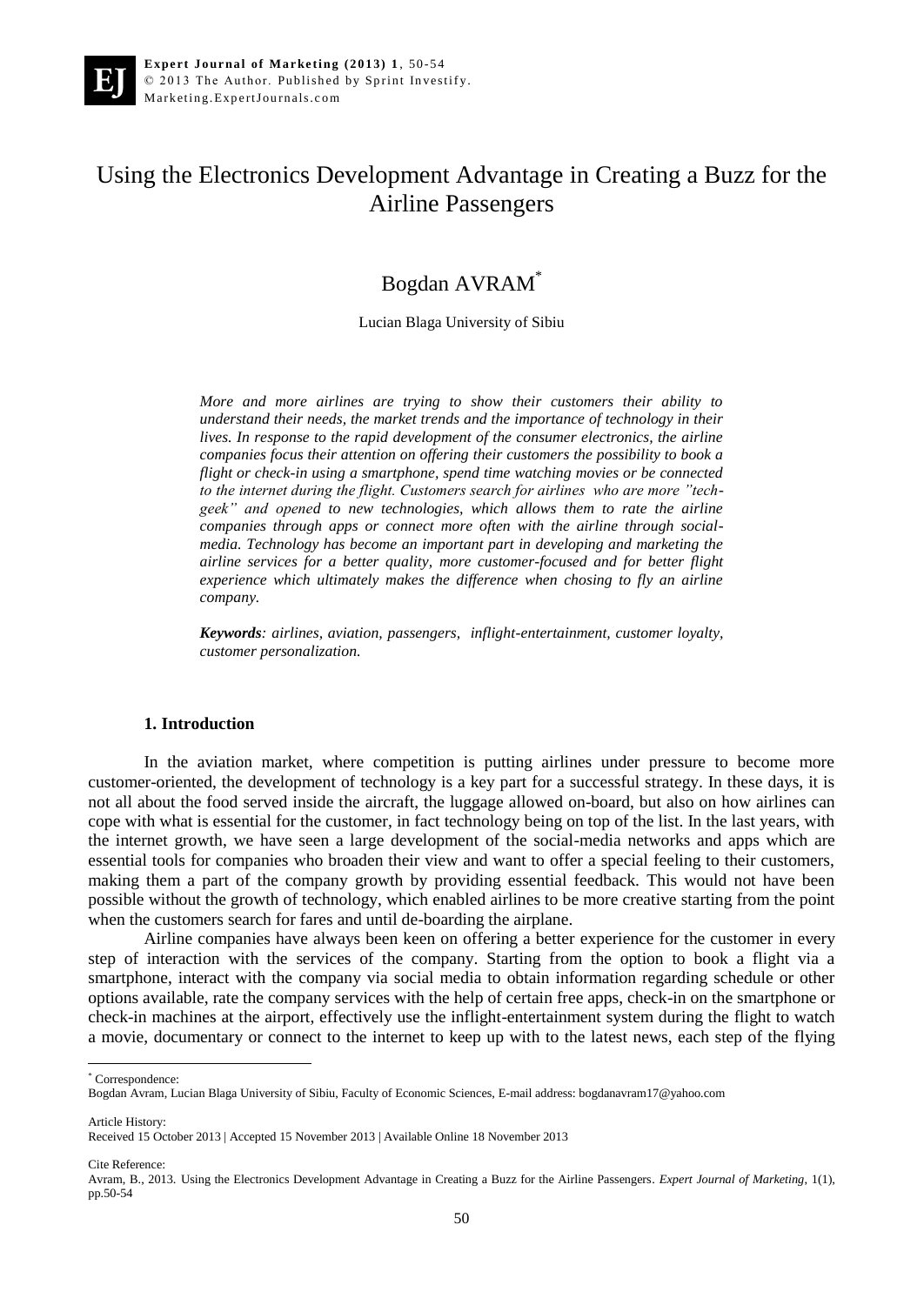experience has to be somehow related to technology in order to achieve a high customer satisfaction and retention. Technology development is also beneficial for the companies, who are willing to use technology to personalize the service even in economy class, to receive fast feedback, better connect with passengers via social media, increase customer ancillary revenue by using special apps on tablets or give tablets to cabin crew in order to find quick information about each passenger or to facilitate the buy-on-board process.

#### **2. Literature Review**

Passenger satisfaction in the airline industry has become an important issue for every company who wants to have loyal customers. Dennet, Ineson and Colgate (2000) suggest that as competition has become more and more intense, with the growth of the LCC and Gulf carriers, service quality in the airline industry has also received more attention. In the transportation and logistics field, Dresner and Xu (1995) examined the link between customer service and customer satisfaction using data from the airline industry. They found that three measures of customer service, mainly mishandled luggage, ticket over-sales and on-time performance, were all positively related to customer complaints, their measure for customer satisfaction. Reducing the problems facing luggage and on-time aircraft performance contributes to fewer customer complaints.

Saha and Theingi (2009) pointed out that the growth of low-cost carriers has raised concerns on how satisfied the customers are with the services provided. Keeping quality and developing strong points are huge concerns of the airline companies, due to the fierce competition, especially the low-cost carrier model which has seen many changes with the arrival of new technology aircraft which allows low-cost carriers like Norwegian Air Shuttle to develop long-haul routes with the help of their Boeing 787's. The delivery of highquality service ultimately becomes a marketing requirement among air carriers as a result of competitive pressure (Ostrowski et al., 1993). Chang and Keller (2002) argue that quality in the airline service is difficult to describe and measure due to its heterogeneity, intangibility, inseparability, and only the customer can truly define service quality in the airline industry (Butler and Keller, 1992). Other researchers have identified corporate image as an important factor in the overall evaluation of the service and the company. The relationship between corporate image, service quality and loyalty has been investigated in other studies. Andreassen and Lindestad (1998) noted that corporate image has an impact on customer's choice of company when service attributes are difficult to evaluate. Zeithaml and Bitner (1996) also demonstrated that image can influence customers' perception of the good and services offered.

Service quality, a consumer's judgment about the overall superiority of a product or service (Zeithaml, Bitner, Gremler, 2009) is widely acknowledged as one the important determinants of brand loyalty. Service quality is essential strategy for every airline success and mainly concerning the survival of any business organisation, as it can influence customer purchase behavior and organization performance (Zeithaml, Berry, Parasuraman, 1996).

### **3. Technology Development on Customer Satisfaction in Airline Industry**

As global economies begin to show signs of recovery and people start to travel more often, the airline companies start to understand what the changing customer needs. As technology grows and people become more and more addicted to technology (tablets, smartphones, internet), the airlines search for more ways to increase customer satisfaction. Among all the industries benefiting from the advancement in computer technology, the airlines are taking the maximum benefits; because the revolutionary development has completely changed the structure, form and especially the future of the industry. The technology has had a great impact on the way customers can book their tickets via a website or can compare fares on different booking websites. This promising start was just the beginning of the development and a positive example of how technology can change the way airlines treats their customers.

The new trends in the airline industry are to take advantage of the mobile technology and use it effectively to meet customers' needs. In a survey issued in 2013 by SITA (*Société Internationale de Télécommunications Aéronautiques)* to IT executives in each of the top 200 passenger carriers, including low-cost operators and regional and leisure operators, found out that a predicted 62% increase in the use of applications provided by Apple or Samsung for check-in or boarding passes via mobile technology. Currently, only 21 percent of all airlines use technology, contrasting with 61 per cent of all airlines using their own check-in apps. In the current market, 50 per cent of all airlines offer flight search, ticketing, checkin and boarding passes via mobile technology. In the next three years, it is expected that more than 60 per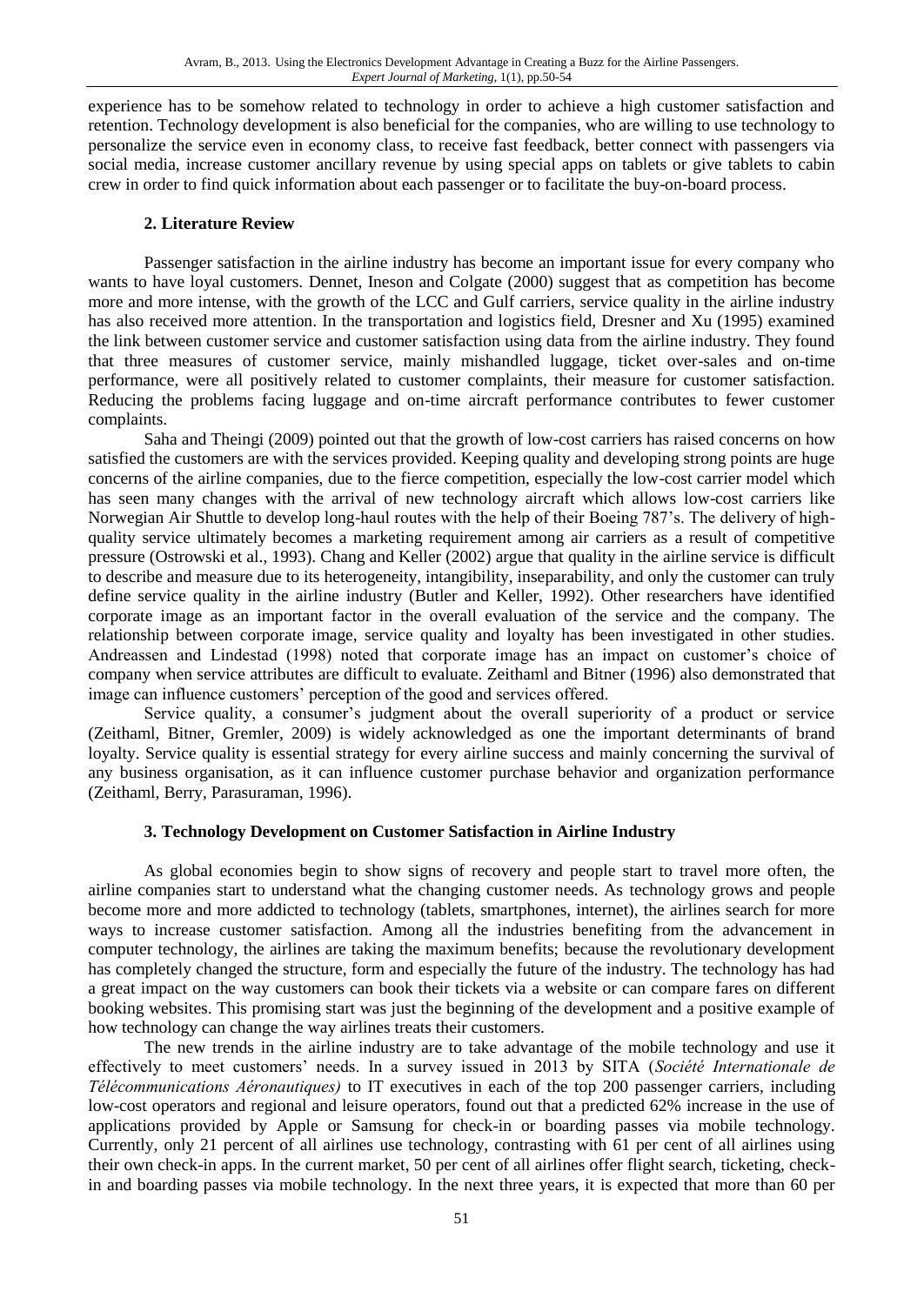cent of airlines will extend the mobile technology and its functionality to include flight re-booking, lost bag reporting and bag status updates in case of a lost luggage. More than 75 per cent of airlines are planning to move to electronic flight bags and automated cabin crew services by 2016. In addition, airlines are expected to generate 14 per cent of total revenue from ancillary sales just from mobile technology and social media by 2016. Nine out of 10 airlines by 2016 are expected to use mobile apps for ticket sales, estimated to be worth more than 70 billion US dollars within three years. By 2016, 71 per cent of the airlines plan to use tabletbased mobile solutions in engineering and maintenance. The final results show a hastening trend towards the use of mobile technology both for operational use and by customers.

The new game between the airlines is to be seen on how the new technology promises to change the way passengers search, buy and most of all experience the comfort of flying and the way airlines create and market their products and services. Customer satisfaction is on the top of the list and airlines are adding more and more Wi-Fi options on their aircraft to attract more business customers or economy class passengers who want to enjoy working while flying. Ancillary revenue from Wi-Fi payments is to increase in the next years, taking into consideration the fact that customers are now allowed to use their mobile phone during take-off and landing procedures. For example, Spanish budget airline Vueling is planning to add more Wi-Fi systems on their aircraft in bid to lure more business passengers and set itself apart from other low-cost carriers like rivals Ryanair or EasyJet. The airline is seeking to target business clients who account for almost 40 per cent of ticket sales, securing the Wi-Fi plan through a deal, coming at no cost to Vueling. Another prosperous example is Turkish Airlines, which has added high-speed Wi-Fi broadband internet and inflight television on its trans-Atlantic flights using the existing platform. Turkish Airlines aimed to offer customers more options where they search for value, passengers being able to access high-speed, unlimited internet with laptops, tablets, smartphones or other devices. As Lufthansa did, the internet will initially be provided free of charge as an introductory offer. After a period, passengers will be able to access internet via an access code, being available for a credit card purchase. Not all airlines succeeded to stir the customers' interest in using the internet on-board. For example, Qantas has scrapped the plans to provide wireless internet access on its flights, citing a lack of interest from customers during a trial who ran for nine months in 2012/2013, allowing passengers to access the internet on six of the airline's A380 on some long-haul routes like Sydney-London or across the Pacific to Los Angeles. The customers were not interested in using the Wi-Fi system, evoking the fact that the service was extremely expensive, the airline charging between 13 and 40 dollars for its data packages on board. The unsuccessful attempt of providing Wi-Fi was due to the costs associated with offering a reliable connection which are significantly higher than on the ground, especially when flying long-haul routes that can't connect to ground towers and require special system installed on the aircrafts. Other airlines like Emirates has introduced the same technology on its A380 aircraft, currently providing wireless internet on-board, charging 15 dollars for each 25 used MB or 25 dollars for each 100 MB using a laptop, or 8 dollars for each 5 MB for mobile phones in all classes. Singapore Airlines also offers wireless internet on-board on some flights, with price ranging from 10 dollars for 10 MB or 25 dollars for 30 MB.

With some airlines being successful and other airlines accelerate the Wi-Fi installations on-board aircraft, combined with the large number of passengers carrying their personal gadgets or digital devices, the aviation industry has seen changes in what the configuration of the aircraft is concerned. Airlines around the world are fast responding to the large number of passengers carrying smartphones, mobile phones, tablets, notebooks or e-readers, equipping seats with power and USB ports. Other airlines are searching to install seats, creating storage space for personal electronic devices in Business Class, or designed seats in Economy Class, where passengers can store their mobile devices. On the same track, iPads for example are changing the way plane tray tables are designed. Airlines that want their customers to have a pleasant flight experience have adopted new economy class tray tables for storing personal electronic devices. This means that while enjoying the dinner served by the airline, the passengers will be able to watch content on their iPad or iPhones screens hands free with the tray table up, charging their devices at the same time.

Electronic devices, being important items when travelling, have attracted airlines attention and in an effort to offer passengers a much wider variety of news, instead of the limited printed newspapers or magazines, and to save distribution costs, airlines such Air France or Airberlin have started to provide passengers with access to digital newspapers and magazines before and even during the flights. For example, Air France has been offering a digital press service on iPads available for passengers who use the lounges at Charles de Gaulle airport. Air France has expanded the service and launched a new "AF Press App" that allows passengers to download publications up to 24 hours before their flight until the time of departure to read them before, during or after the trip. The same goes for Airberlin, offering Silver and Gold members a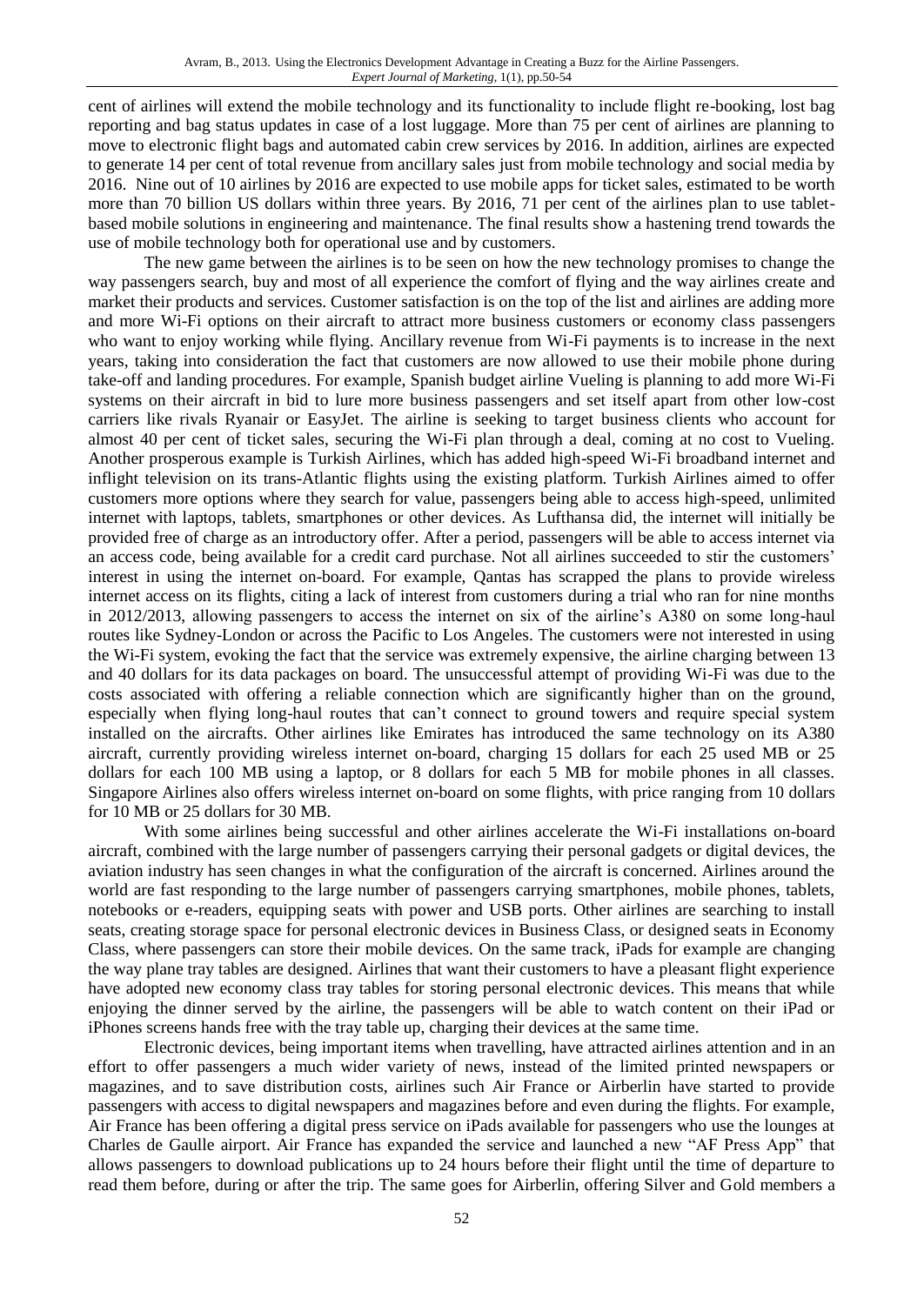free option to download newspapers or magazines to their own devices while waiting at Berlin or Dusseldorf Airport, the service being free of charge and includes publications in both German or English.

#### **4. Towards a More Personalized Service**

Wanting to be closer to every passenger, airlines such as Emirates, British Airways, Iberia or KLM, have equipped their cabin crew with tablets. Airlines allowed the cabin crew to see which previous trips a passenger has taken with the carrier before, knowing their food, drinks and seating preferences, other issues a customer had on other flights, their special needs, as well to see who is enrolled in their frequent flyer program to provide a more personalized service even in economy class. Emirates, for example created in 2004 the so called "Knowledge-driven Inflight Service" which allowed them to know their passengers better, using the system to perform inflight upgrades to Business or First Class, as well as get quick feedback.

British Airways, being a "tech-geek" has had a lot of initiatives concerning their marketing campaigns or customer service improvement. To provide a more personalized service, almost 2,000 senior cabin crew were given an iPad, featuring its "Enhanced Services Platform" consisting of several apps that allowed flight attendants to store and receive relevant passenger details in real time, such as the number of flights taken with BA, the meal preferences, birthday, aiming to offer its passengers a more tailored inflight service. In 2012, BA developed a customer recognition program, entitled "Know Me", the program being able to send messages with information about specific customers to the iPads of customer service agents and senior cabin crew via the airline's computer system. This was possible after BA spent almost a decade to gather all of its passenger data from more than 200 sources into one database, generating a single customer view.

#### **5. Conclusions**

A very dynamic industry as it is, the airline industry has known many changes and the airline companies are trying to show the customers their value when they fly with them. In order to cut costs and provide a better service at each step of their experience with the airline, technology has become an extremely important factor and airlines are trying to cope with the latest changes in the technology industry and implement different concepts that customers would value. The fierce competition is bringing the creativity of the management staff to another level and customers are the only ones to are set to win. Each airline tries to come up with new ideas that would be suitable to their customers and make their flying experience more enjoyable. And nowadays, technology makes all the difference.

#### **6. References**

- Dennett, C., et al., 2000. Pre-bookable services in the chartered airline industry: increasing satisfaction through differentiation, *Journal: The Service Industries Journal*, 20 (2) pp.82-94
- Parasuraman, A., Zeithaml, V.A., Berry, L. L., 1994. Reassessment of expectations as a comparison in measuring service quality: implication for further research. *Journal of Marketing*, 58(1), pp.111–124
- Zeithaml, V.A. and Bitner, M.J., 1996. *Services Marketing,* New York, NY: McGraw-Hill Saha G.C, and Theingi, 2009. Service quality, satisfaction, and behavioral intentions: A study of low - cost airline carriers in Thailand. *Managerial Service Quality.* 19 (3), pp. 350 – 372
- Zeithaml, V.A., Bitner, M.J., and Gremler, D., 2009*. Services Marketing*, New York, NY: McGraw-Hill
- Dresner, M., and Xu, K., 1995. Customer Service, Customer Satisfaction and Corporate Performance in the Service Sector, *Journal of Business Logistics*, Vol. 16(1), pp. 23-40.
- Saha, G.C., and Theingi, 2009. Service quality, satisfaction, and behavioural intentions. A study of low-cost airline carriers in Thailand. *Managing Service Quality*., Vol.19 (3), pp.350-372.
- Ostrowski, P. L., O'Brien, T., and Gordon, G., 1993, Service quality and customer loyalty in the commercial airline industry. *Journal of Travel Research*, Vol. 32, pp.16-24.
- Chang, Y., and Keller, M. R., 2002. A survey analysis of service quality for domestic airlines , *European Journal of Operational Research*, Vol. 139, pp. 166-177.
- Andreassen, T.W., and Lindestad, B., 1998. Customer Loyalty and Complex Services: The impact of corporate image on quality, customer satisfaction and loyalty for customers with varying degrees of service expertise. *International Journal of Service Industry Management*. Vol. 9 (1), pp. 7-23.